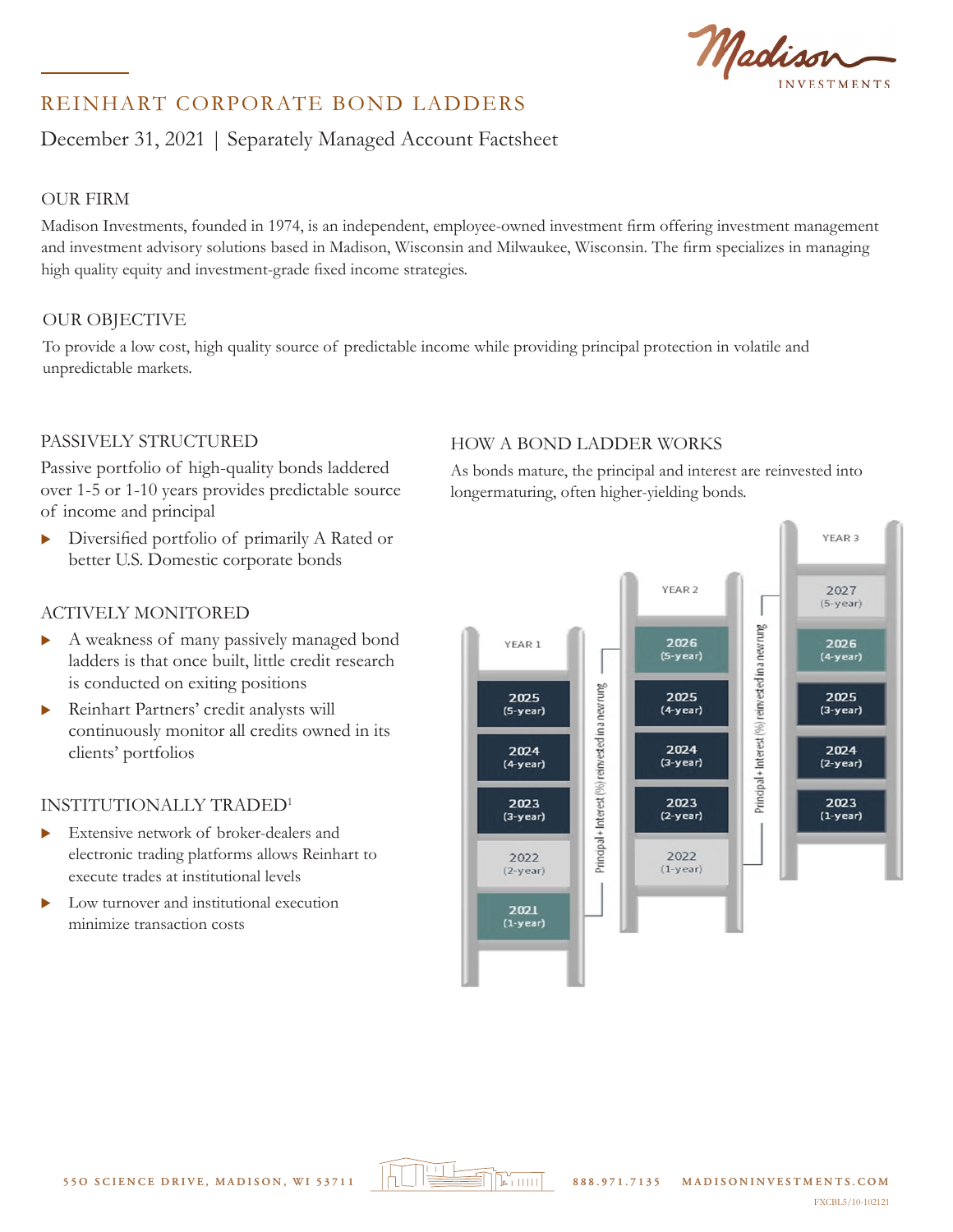Madiss

# REINHART CORPORATE BOND LADDERS

# December 31, 2021 | Separately Managed Account Performance & Characteristics

Portfolio Characteristics may help you understand how the portfolio, taken as a whole, is situated relative to other portfolios or the benchmark. See the Definitions section on the last page for more details about each metric presented below.

### LOWER COST/ LOW TURNOVER

Lower fee structure than many actively managed fixed income alternatives

### PREDICTABLE CASH FLOWS

 $\triangleright$  Regular scheduling of maturing bonds provides a steady stream of principal and coupon payments

#### TRANSPARENT

Separate account format provides complete transparency of holdings and trades

### DIVERSIFICATION2

In Portfolio is well diversified across sectors, industries, and issuers Financials 35.3%

| Portfolio Characteristics <sup>3</sup> | $1-5$ Yr | 1-10 $Yr$ |
|----------------------------------------|----------|-----------|
| Yield to Worst                         | $1.07\%$ | $1.50\%$  |
| Average Coupon                         | $2.89\%$ | $2.95\%$  |
| Average Maturity (yr)                  | 2.31     | 4.73      |
| Current Yield                          | 2.78%    | $2.80\%$  |
| <b>Effective Duration</b>              | 2.19     | 4 29      |

| Credit Quality <sup>4</sup><br>(as a % of market value) | $1-5$ Yr | $1-10Yr$ |
|---------------------------------------------------------|----------|----------|
| AAA                                                     | 4.6      | 4.8      |
| AA                                                      | 19.7     | 15.2     |
| А                                                       | 72.7     | 79.4     |
| <b>BBB</b>                                              | --       |          |
| Cash                                                    | 3.1      | 0.63     |
|                                                         |          |          |

### PORTFOLIO MANAGEMENT TEAM

#### **Michael Wachter, CFA**

Head of Reinhart Fixed Income, Portfolio Manager Joined investment industry in 1988 First Bank - Portfolio Manager Marquette University - MBA University of Wisconsin - Madison - BA

#### **Douglas Fry, CFA**

Portfolio Manager Joined investment industry in 1990 Capbell Newman - Director, Fixed Income Marquette University - MBA University of Wisconsin - Whitewater - BBA

#### **William Ford, CFA**

Portfolio Manager & Credit Analyst Joined investment industry in 2005 United Airlines - Project Manager, Market Planning Kellogg School of Mgmt. Northwestern Univ. - MBA Stanford University - MS & BS Industrial Engineering Utilities 19.7%

### Sector Allocation



Madison Investment Holdings, Inc. acquired the fixed income management assets of Reinhart Partners, Inc. on June 11, 2021 and now employs the Investment Team<br>that previously managed the assets at Reinhart. The Investment T information dated prior to the purchase reflects that of Reinhart Partners, Inc. *that previously managed the assets at Reinhart. The Investment Team manages the assets using substantially the same strategies and objectives as at Reinhart. Performance*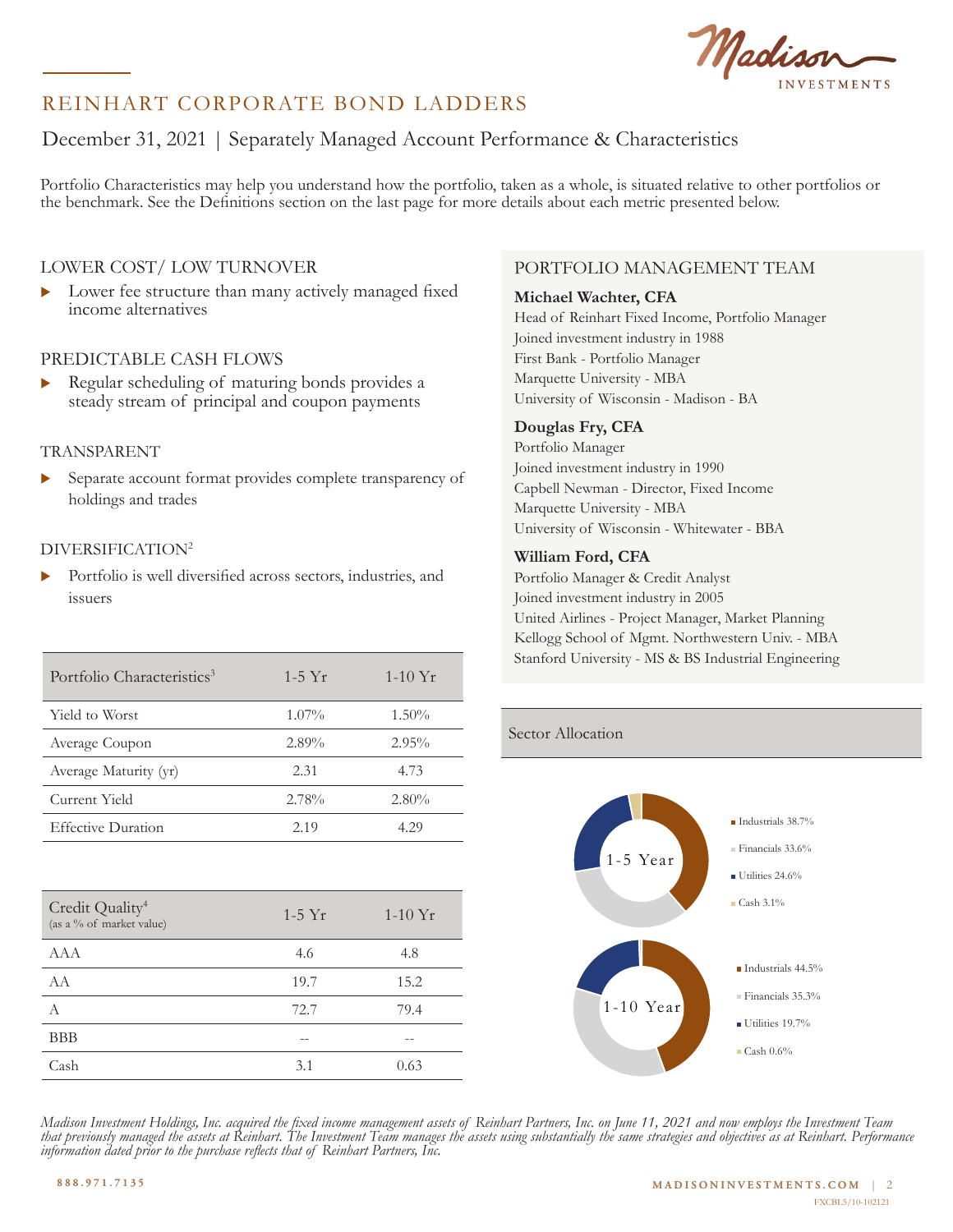

# DISCLOSURES

1. Use of the phrase "institutionally traded" typically refers to trades of amounts greater than or equal to \$1 million.

2. Diversification cannot ensure a profit or eliminate the risk of loss.

3. Characteristics Definitions: Yield to Worst the lowest potential yield that can be received on a bond without the issuer actually defaulting. The yield to worst is calculated by making worstcase scenario assump- tions on the issue by calculating the returns that would be received if provisions, including prepayment, call or sinking fund, are used by the issuer. Average Coupon the weighted average of the "face rate" of interest paid on the bonds in the portfolio. Average Maturity the weighted average years to maturity of portfolio holdings. Current Yield the average coupon portfolio divided by average price portfolio at any given time. Effective Duration a statistical approximation of the price sensitivity of a bond to a change in market yields. For example, the val- ue of a portfolio with a duration of 4 would be expected to change by 1% for every 0.25% change in the market rate. It considers embedded options as well as maturity and coupon rates but may underestimate actual portfolio volatility in times of volatility.

4. Bond ratings are grades given to bonds that indicates their credit quality as determined by a private independent rating service such as (Standard & Poor's or Moody's, etc.) The firm evaluates a bond issuer's financial strength, or its ability to pay a bond's principal and interest in a timely fashion. Ratings are expressed as letters ranging from 'AAA', which is the highest grade, to 'D', which is the lowest grade.

All or some of the information is presented as "supplemental information" included as part of the GIPS® compliant performance presentation for the Reinhart Corporate Bond Ladder 1-5 Year Fixed Income & Reinhart Corporate Bond Ladder 1-10 Year Fixed Income contained in these materials, which must be included with this material. Year-to-date, quarterly and annualized performance figures are considered "prelim- inary" as of the date of this piece. GIPS® is a registered trademark of CFA Institute. CFA Institute does not endorse or promote this organization, nor does it warrant the accuracy or quality of the content contained herein.

Indices are unmanaged. An investor cannot invest directly in an index. They are shown for illustrative purposes only, and do not represent the performance of any specific investment. Index returns do not include any expenses, fees or sales charges, which would lower performance.

Trailing returns are considered "preliminary" as of the date of this piece. Portfolio data is as of the date of this piece unless otherwise noted.

All investing involves risks including the possible loss of principal. There can be no assurance the portfolios will achieve their investment objectives. The risks associated with an investment in the portfolio can increase during times of significant market volatility. The principal risks of investing in the portfolio include: interest rate risk, call risk, risk of default and liquidity risk. As interest rates rise, the prices of bonds fall. Long-term bonds are more exposed to interest-rate risk than shortterm bonds. Unlike bonds, bond portfolios have ongoing fees and expenses. Please consult with your financial advisor to determine your risk tolerance and investment objectives.

It should not be assumed that recommendations made in the future will be profitable or will equal the performance of the securities in this list.

Holdings may vary depending on account inception date, objective, cash flows, market volatility, and other variables. Any securities identified and described herein do not represent all of the securities purchased or sold, and these securities may not be purchased for a new account. There is no guarantee that any securities transactions identified and described herein were, or will be profitable. Any securities identified and described herein are not a recommendation to buy or sell, and is not a solicitation for brokerage services.

Upon request, Madison may furnish to the client or institution a list of all security recommendations made within the past year.

Yield to Worst is the lowest potential yield that can be received on a bond without the issuer actually defaulting. The yield to worst is calculated by making worstcase scenario assumptions on the issue by calculating the returns that would be received if provisions, including prepayment, call or sinking fund, are used by the issuer. Effective Duration: a measure of a portfolio's interest-rate sensitivity. The longer a portfolio's duration, the more sensitive the portfolio is to shifts in interest rates. Average Maturity: computed by weighting the maturity of each security in the portfolio by the market value of the security, then averaging these weighted figures. Yield to Maturity measures the annual return an investor would receive if they held a particular bond until maturity as of the end of a report period. In order to make comparisons between instruments with different payment frequencies, a standard yield calculation basis is assumed. This yield is calculated assuming semiannual compounding. Portfolio Turnover: a measure of the trading activity in an investment portfolio—how often securities are bought and sold by a portfolio. The range represents the typical turnover of the portfolio.

"Madison" and/or "Madison Investments" is the unifying tradename of Madison Investment Holdings, Inc., Madison Asset Management, LLC ("MAM"), and Madison Investment Advisors, LLC ("MIA" which also includes the Madison Scottsdale office. MAM and MIA are registered as investment advisers with the U.S. Securities and Exchange Commission. Madison Funds are distributed by MFD Distributor, LLC. MFD Distributor, LLC is registered with the U.S. Securities and Exchange Commission as a broker-dealer and is a member firm of the Financial Industry Regulatory Authority. The home office for each firm listed above is 550 Science Drive, Madison, WI 53711. Madison's tollfree number is 800-767-0300.

Madison Investment Holdings, Inc. acquired the fixed income management assets of Reinhart Partners, Inc. on June 11, 2021 and now employs the Investment Team that previously managed the assets at Reinhart. The Investment Team manages the assets using substantially the same strategies and objectives as at Reinhart. Performance information dated prior to the purchase reflects that of Reinhart Partners, Inc.

Any performance data shown represents past performance. Past performance is no guarantee of future results.

Non-deposit investment products are not federally insured, involve investment risk, may lose value and are not obligations of, or guaranteed by, any financial institution. Investment returns and principal value will fluctuate.

This report is for informational purposes only and is not intended as an offer or solicitation with respect to the purchase or sale of any security.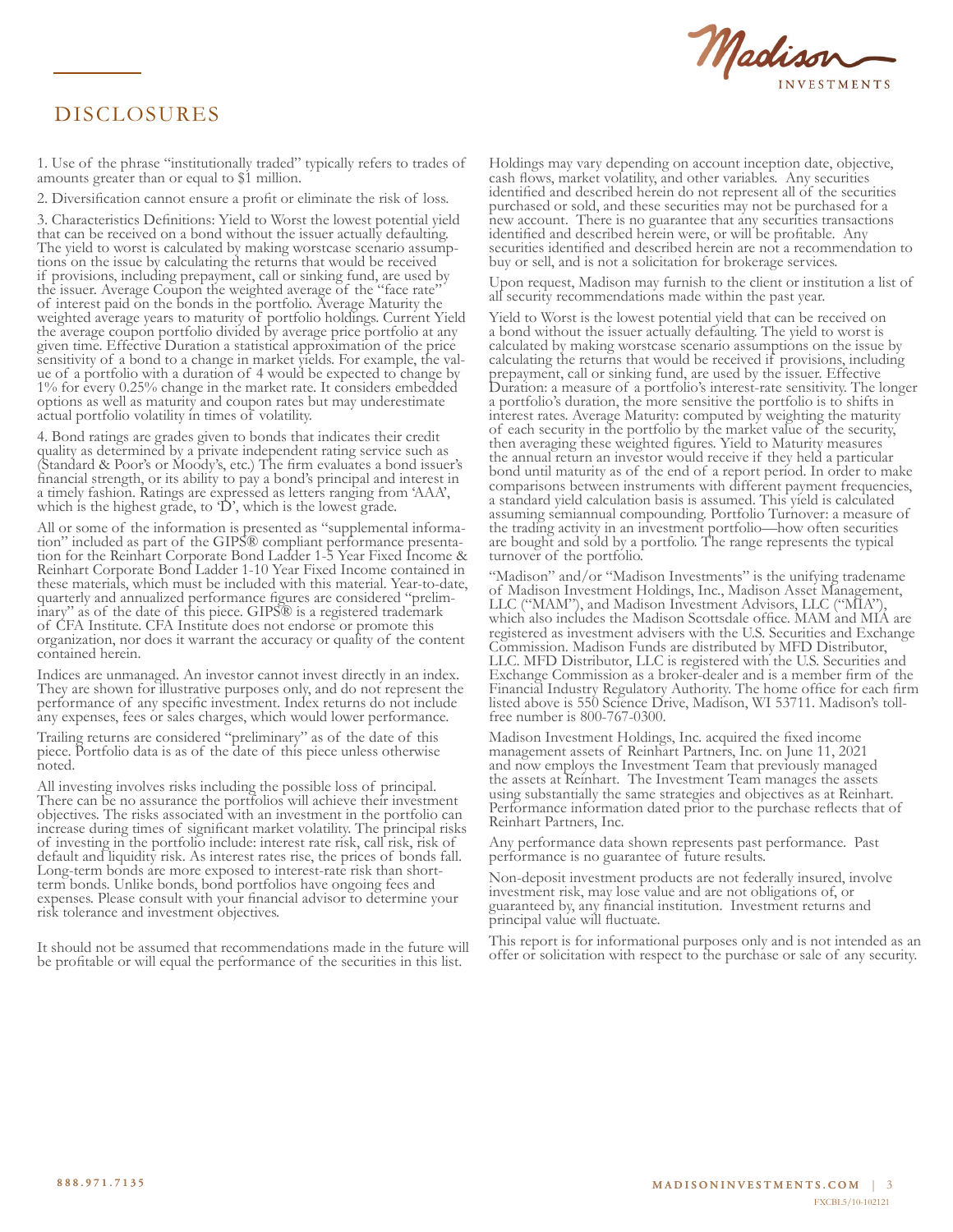#### MADISON REINHART CORPORATE BOND LADDER 1-5 YEAR FIXED INCOME COMPOSITE GIPS COMPOSITE REPORT

|             |                                              | <b>Composite Assets</b>  |                              | <b>Annual Performance Results</b> |                                       |                                    |                                                         |                                |                                                                                              |                                                                                   |                                                    |  |
|-------------|----------------------------------------------|--------------------------|------------------------------|-----------------------------------|---------------------------------------|------------------------------------|---------------------------------------------------------|--------------------------------|----------------------------------------------------------------------------------------------|-----------------------------------------------------------------------------------|----------------------------------------------------|--|
| Year<br>End | Total<br>Firm<br><b>Assets</b><br>(millions) | <b>USD</b><br>(millions) | Number of<br><b>Accounts</b> | Composite<br>Pure<br>Gross        | Composite<br><b>Net</b><br>(Blended+) | Composite<br><b>Net</b><br>(2.25%) | <b>ICE BofA</b><br>1-5 Yr<br>U.S.<br>Corporate<br>Index | Composite<br><b>Dispersion</b> | <b>Composite</b><br>$3-Yr$ .<br>Annualized<br>Ex-Post<br><b>Standard</b><br><b>Deviation</b> | Index<br>$3-Yr$ .<br>Annualized<br>Ex-Post<br><b>Standard</b><br><b>Deviation</b> | $%$ of<br><b>Bundled</b><br>Fee<br><b>Accounts</b> |  |
| $2021++$    | 19.129                                       | 5                        | 15                           | $-0.75%$                          | $-0.91%$                              | $-2.96%$                           | $-0.34%$                                                | 0.02%                          | 2.05%                                                                                        | 3.36%                                                                             | 100%                                               |  |
| 2020        | ٠                                            | 5                        | 16                           | 3.84%                             | 3.68%                                 | 1.54%                              | 5.71%                                                   | 0.18%                          |                                                                                              | $\overline{\phantom{a}}$                                                          | 100%                                               |  |
| 2019        |                                              | 3                        |                              | 5.39%                             | 5.19%                                 | 3.05%                              | 7.15%                                                   | 0.00%                          |                                                                                              | $\overline{\phantom{a}}$                                                          | 100%                                               |  |

++Preliminary Assets above are rounded to the nearest million

#### **As of December 31, 2021, total assets under advisement in this strategy are \$5 million encompassing bundled fee accounts and non-discretionary accounts which do not include any model-traded assets. This is presented as supplemental information.**

*Reinhart Corporate Bond Ladder 1-5 Year Fixed Income Composite contains fully discretionary, bundled and non-bundled, fee-paying, fixed income accounts that are managed using the Corporate Bond Ladder Fixed Income strategy. The composite seeks to invest in investment grade, taxable, corporate only, fixed income securities with an average maturity of 0-5 years. The principal risks of investing in the portfolio include: interest rate risk, call risk, risk of default and liquidity risk. As interest rates rise, the prices of bonds fall. Long-term bonds are more exposed to interest-rate risk than short-term bonds. Unlike bonds, bond portfolios have ongoing fees and expenses. In a low-interest environment, there may be less opportunity*  for price appreciation. The composite is measured against the ICE BofA 1-5 Year U.S. Corporate Index which measures the performance of U.S. dollar denominated investment grade *corporate debt publicly issued in the U.S. domestic market that are dollar denominated and have a remaining maturity of greater than one year and less than 5 years. Index information*  is included merely to show the general trend in the market for the periods indicated and is not intended to imply that the portfolio was similar to the index either in composition or element *of risk. The index is unmanaged, and an investment cannot be made directly into an index. Index returns do not reflect the deduction of advisory fees or any other fees or expenses.*  Index returns reflect the reinvestment of dividends, interest, and other earnings. For the periods from January 1, 2019 through June 11, 2021, the track record presented here consists of the composite, which was previously maintained by Reinhart Partners, Inc. ("Reinhart") an advisor not affiliated with Madison. See the disclosures below regarding the fixed income *management assets of Reinhart being acquired by Madison on June 11, 2021. Performance of the past firm has been linked to the composite track record.* 

\*For the purposes of GIPS compliance and the determination of total assets under management, the Firm is defined as Madison. Madison represents Madison Investment Advisors, LLC ("MIA") and Madison Asset Management, LLC ("MAM"), two investment advisers under common control registered with the U.S. Securities and Exchange Commission pursuant to the Investment Advisers Act of 1940. (Registration does not imply a certain level of skill or training.) Prior to December 1, 2010, the Firm's composites were maintained by Madison Investment Advisors, Inc. ("MIA Inc."). On November 30, 2010, pursuant to a corporate reorganization that involved no change of control or personnel relating to account composite management, all composite accounts managed by MIA Inc. were transferred to MIA and performance information for periods prior to December 1, 2010 refer to this composite as managed by MIA Inc. During the first quarter of 2013, MIA and its parent company, MAM (also a registered investment adviser), began the process of eliminating the distinction between accounts and products managed by the two companies. Because MIA and MAM share all resources and personnel at their mutual Wisconsin office location and because there is no longer a brand or line of business distinction between products and services offered by the two registered investment advisers, for periods after March 31, 2013, the collective definition of the firm (Madison) includes accounts and assets managed by MAM and MIA. However, the firm does not claim compliance with the GIPS standards for assets and accounts managed by MAM prior to April 1, 2013. As of December 31, 2013, Madison Scottsdale, LC ("Scottsdale"), another registered investment adviser under common control with MIA, merged its assets into, and became part of, MIA and subsequently those assets became part of the firm (Madison). The transaction resulted in no change to the resources or personnel as the sole purpose of this change was to simplify Madison's legal corporate structure. Prior to January 1, 2014, Scottsdale did not claim GIPS compliance and no performance for composites formally maintained by Scottsdale are contained in this performance presentation or included in the definition of the firm (Madison). As of October 30, 2020, Hansberger Growth Investors, LP ("HGI LP"), an affiliated registered investment adviser under common control with MIA, consolidated its assets into MIA, and subsequently those assets became part of the firm (Madison). The transaction resulted in no change to the resources or personnel as the sole purpose of this change was to simplify the legal corporate structure. Prior to October 30, 2020, HGI LP claimed GIPS® compliance and all composite accounts managed by HGI LP were transferred to MIA and performance information for periods prior to October 30, 2020 refer to those composites as managed by HGI LP. On June 11, 2021, Madison acquired the fixed income management assets of Reinhart Partners, Inc. ("Reinhart"), an unaffiliated registered investment adviser, and subsequently those assets became part of the firm (Madison). The Investment Team of Reinhart, who were responsible for composite performance prior to June 11, 2021, joined Madison on that date and continue to manage the Reinhart Fixed Income Strategies. A list of composite descriptions and a list of broad distribution pooled funds are available upon request.

Madison claims compliance with the Global Investment Performance Standards (GIPS®) and has prepared and presented this report in compliance with the GIPS standards. The firm, as defined above, has been independently verified for the periods January 1, 1991 through December 31, 2020. A copy of the verification report is available upon request. A firm that claims compliance with the GIPS standards must establish policies and procedures for complying with all the applicable requirements of the GIPS standards. Verification provides assurance on whether the firm's policies and procedures related to composite and pooled fund maintenance, as well as the calculation, presentation, and distribution of performance, have been designed in compliance with the GIPS standards and have been implemented on a firm-wide basis. Verification does not provide assurance on the accuracy of any specific performance report. GIPS® is a registered trademark of CFA Institute. CFA Institute does not endorse or promote this organization, nor does it warrant the accuracy or quality of the content contained herein.

Results are based on fully discretionary accounts under management, including those accounts no longer with the firm. Past performance is not indicative of future results.

*+*The U.S. Dollar is the currency used to express performance. Time-weighted returns are presented gross and net of fees and include the reinvestment of all income. Pure gross returns are shown as supplemental information and are stated gross of all fees and transaction costs; net returns are reduced by two separate annual model fees. The first net return is reduced by a blended model fee which represents the standard fees over time: for periods from 7/1/2021 to current, net returns are reduced by a 0.25% annual model fee, applied monthly; for periods from 1/1/2019 to 6/30/2021, net returns were reduced by deducting the actual investment management fees and any other expenses incurred in the management of the account. The second net return is reduced by an annual model bundled fee of 2.25%, applied monthly. Due to variances between wrap/UMA programs, multiple net returns are presented to show *two* possible outcomes at different total annual model fee rates. Bundled fees include Madison's portfolio management fee, as well as all charges for trading costs, custody, other administrative fees, and any third-party manager fees. Actual returns may vary depending on a particular account's trading platform and trading discretion. Any differences in the timing of trades may result in various performance outcomes for Madison's separately managed accounts versus model manager accounts. Actual returns will be reduced by investment advisory fees and other expenses that may be incurred in the management of the account. The collection of fees produces a compounding effect on the total rate of return net of management fees. As an example, the effect of investment management fees on the total value of a client's portfolio assuming (a) quarterly fee assessment, (b) \$1,000,000 investment, (c) portfolio return of 8% a year, and (d) 1.00% annual investment advisory fee would be \$10,416 in the first year, and cumulative effects of \$59,816 over five years and \$143,430 over ten years. The annual composite dispersion presented for periods beginning 1/1/2021 is an equal-weighted standard deviation calculated using the annual pure gross returns of the accounts in the composite for the entire year. For periods prior to 1/1/2021, the annual composite dispersion presented is an asset-weighted standard deviation calculated using the annual pure gross returns of the accounts in the composite for the entire year. The three-year annualized ex-post standard deviation of both the composite (using monthly pure gross returns) and the benchmark are presented for year-end periods beginning in 2011. Policies for valuing investments, calculating performance, and preparing GIPS reports are available upon request.

The management fee schedule for this strategy is as follows: 0.25% annually on the balance. For this strategy, total annual bundled fees charged by wrap/UMA sponsors familiar to Madison are generally in the range of 1.00% to 2.25% annually. Bundled fee schedules are provided by independent wrap/UMA program sponsors and are available upon request from the respective wrap/UMA sponsor. Actual investment advisory fees incurred by clients may vary. Additional information regarding investment advisory fees are described in our disclosure brochure.

The Reinhart Corporate Bond Ladder 1-5 Year Fixed Income Composite was created December 1, 2018 and the inception date is January 1, 2019.

FXCBL5-GIPS01262022